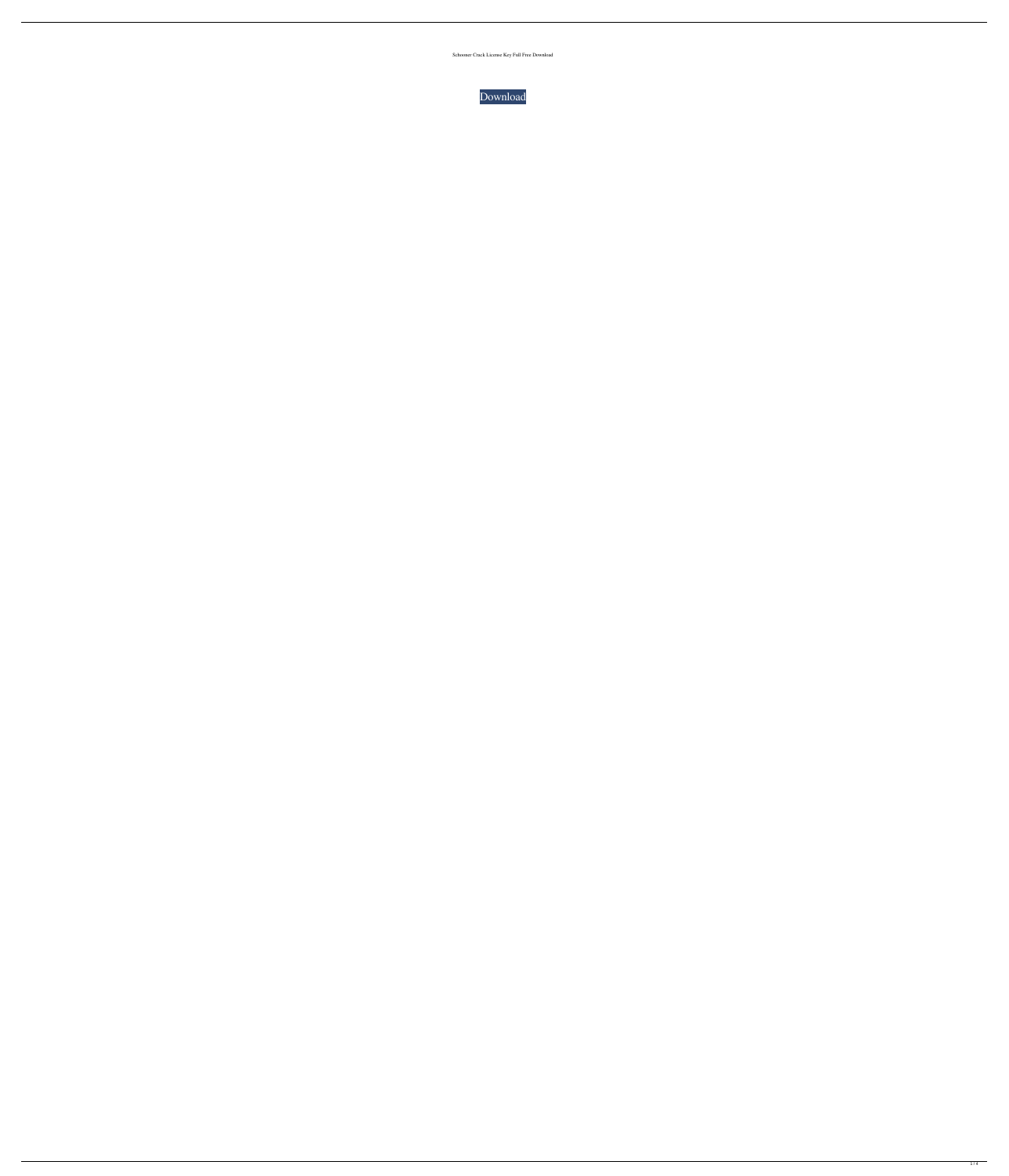## **Schooner Crack+ [Mac/Win] [Latest]**

Fast, lightweight, and easy to use! MultiCardCard allows you to create multiple user accounts. This is especially useful when you use multiple computers (laptop, desktop, etc.). NOTE: This is also a lightweight 'thin clien Resolved problem where the "Delete" button sometimes disappeared when pressing it. \* Resolved problem where sometimes the Edit button was not clickable and/or visible. Mac OS X: \* Resolved problem where a dialog box appear 1.2.0 Fixed Fixed: \* Resolved problem where in some cases a dialog box appeared with "Signature verify Failed" when signing into a Microsoft Windows login. \* Resolved problem where a dialog box appeared with "Signature ver sometimes a dialog box appeared with "Signature verify Failed" when signing into a Microsoft Windows login. 1.0.0 Initial Release 1.0.0 Release Notes: \* Major release with many bug fixes and other improvements. \* Resolved "Signature verify Failed" when signing into a Microsoft Windows login. \* Resolved a problem where occasionally a dialog box appeared with "Signature verify Failed" when signing into a Microsoft Windows login. \* Minor bug f

## **Schooner Crack + Full Product Key 2022 [New]**

On the left side of the main window, there are navigation buttoms. They are.... Acme is a fast and easy to use graphical file manager for Windows. You can browse your disk or remote server for files and folders. You can se move, rename, make shortcut, remove, change permissions and many others. What is new in... Belarc Advisor is a PC application that uses a powerful and advanced algorithm to analyze software security. It is able to scan tho thousands of installed applications on the target computer for known security... Chronologic web browser is an alternative to Internet Explorer. It provides an easy to use and intuitive interface. It is available in 32-bit Built-in FTP Client \* Built-in web server \* Built-in web server \* Built-in ... C: To live is a common application that runs on your computer. It is designed to bootstrap and run your Windows. It can save you hundreds of do file system on your windows machine. If you are running Windows you will need to install this application. Internet TV is an alternative to Microsoft Silverlight. It is an open source solution that contains not only a medi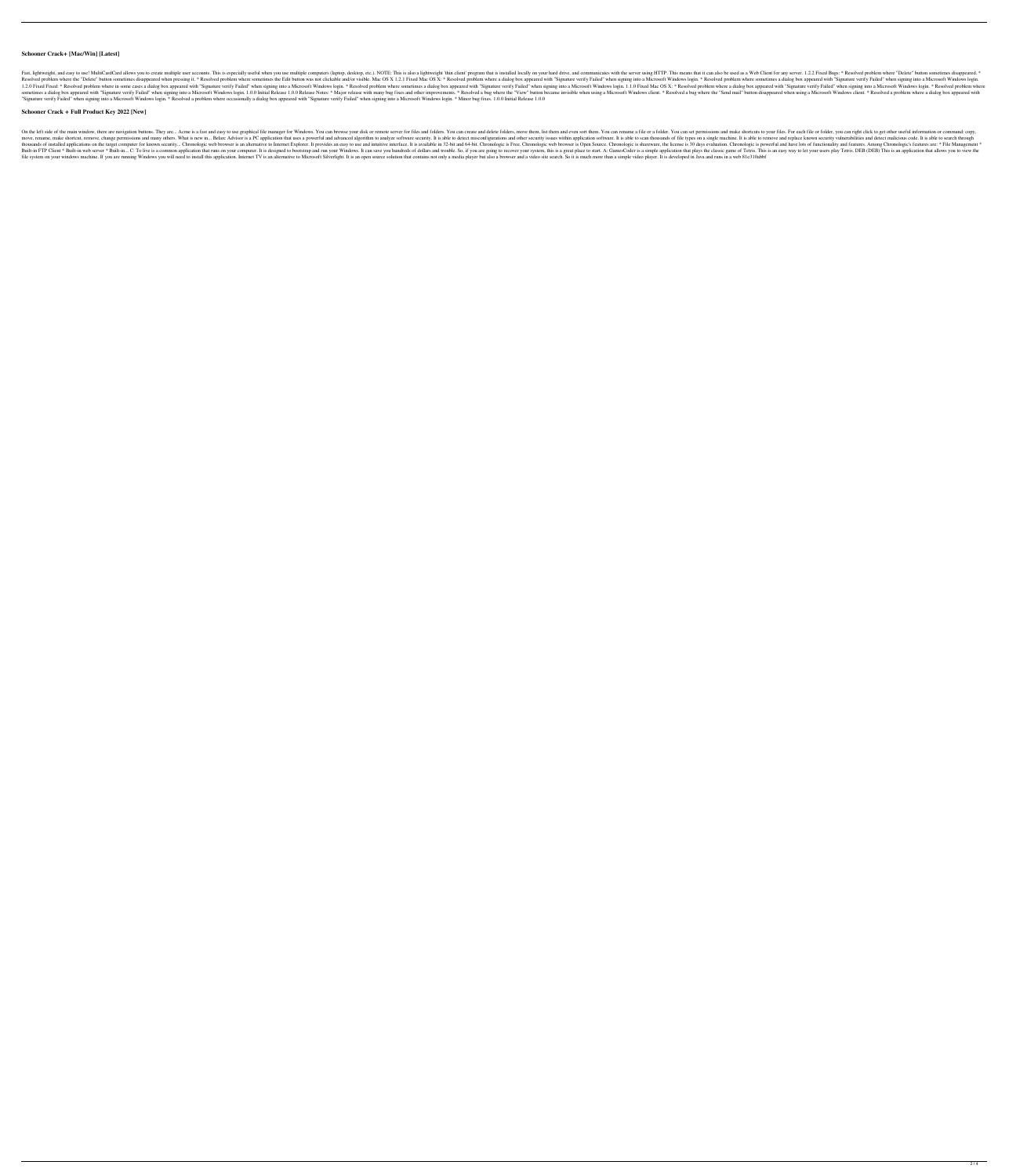#### **Schooner**

\*\*\* IMPORTANT: Support for Schooner has been discontinued by the maintainers. View versions available from : 1. 1.2 (Relase: 09-02-2017) 2. 1.1.3 (Relase: 06-05-2017) 5. 0.6 (Relase: 06-05-2017) 7. 0.4 (Relase: 09-02-2017) Firebase I am trying to grab a value from a Firebase string element in Android, but for some reason it doesn't return anything. Here is the code: Query query = myRef.child("questions").orderByChild("quiz").startAt(quiz).li

# **What's New In?**

>Schooner is a lightweight and easy to use web browser for Windows 2000, XP, Vista, and Windows 2000, XP, Vista, and Windows 7. It also supports almost all web browsers like Internet Explorer, Mozilla Firefox, Opera, and G >Using the built-in text editor, you can edit HTML and other files. Schooner provides a programmable toolbar that enables you to customize its look and functions. Features: > Launch a tabbed interface. > Bookmark your favo Save time and money. > Speed up your web browsing and save your memory. Installation: > Schooner is a freeware software, which can be easily downloaded and installed on your Windows computer. You can download it from the l > > > > > > > > > > > > > > > > >